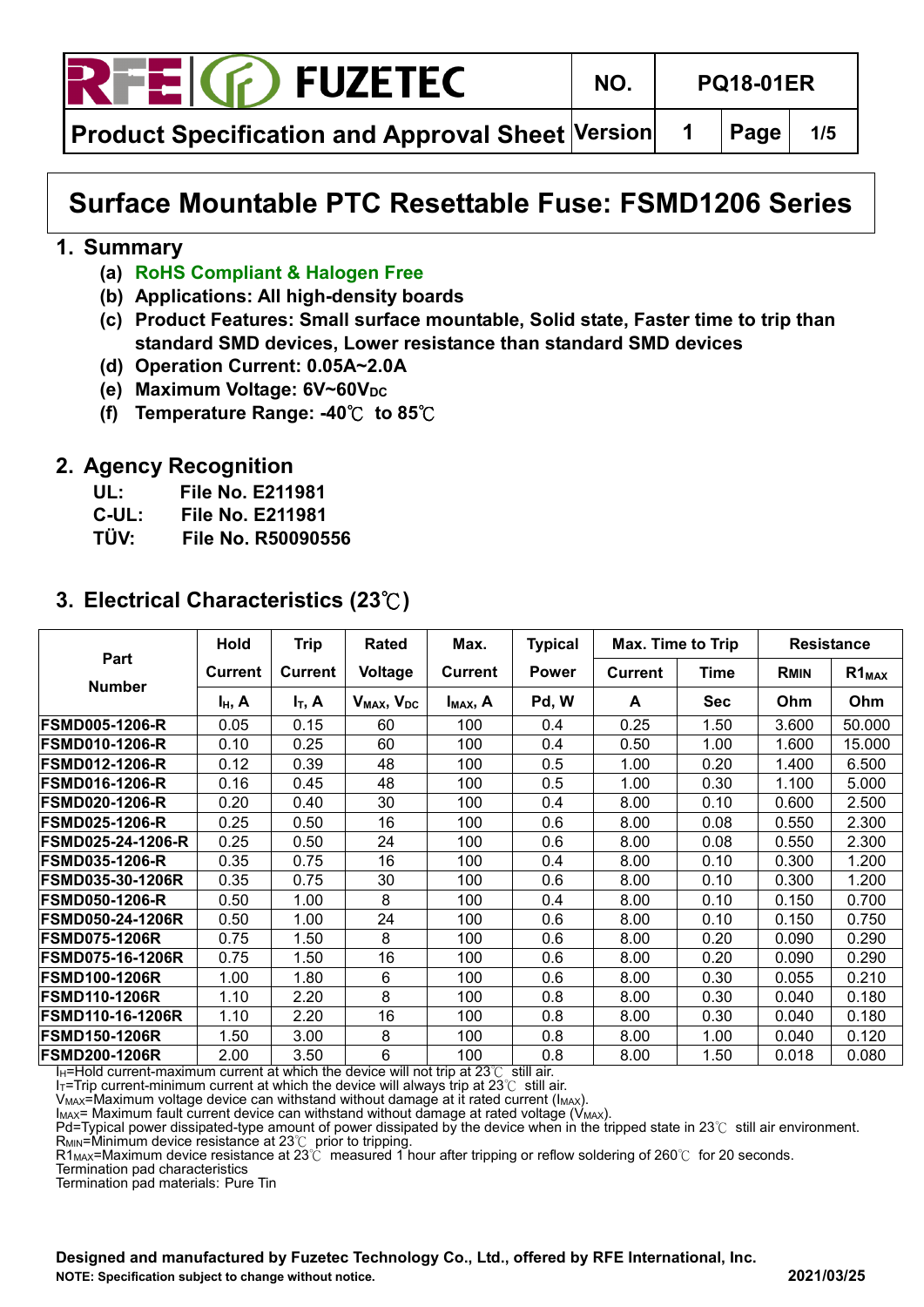| <b>RTEIG</b> FUZETEC                             | NO. | <b>PQ18-01ER</b> |     |
|--------------------------------------------------|-----|------------------|-----|
| Product Specification and Approval Sheet Version |     | $ $ Page         | 2/5 |

## **4. FSMD Product Dimensions (Millimeters)**



| Part                     |      | A    |      | в    |      | C    |      | D    |      | Е    |
|--------------------------|------|------|------|------|------|------|------|------|------|------|
| <b>Number</b>            | Min. | Max. | Min. | Max. | Min. | Max. | Min. | Max. | Min. | Max. |
| <b>FSMD005-1206-R</b>    | 3.00 | 3.50 | 1.50 | 1.80 | 0.45 | 0.85 | 0.10 | 0.75 | 0.10 | 0.45 |
| <b>FSMD010-1206-R</b>    | 3.00 | 3.50 | 1.50 | 1.80 | 0.45 | 0.85 | 0.10 | 0.75 | 0.10 | 0.45 |
| <b>FSMD012-1206-R</b>    | 3.00 | 3.50 | 1.50 | 1.80 | 0.45 | 0.85 | 0.10 | 0.75 | 0.10 | 0.45 |
| <b>FSMD016-1206-R</b>    | 3.00 | 3.50 | 1.50 | 1.80 | 0.45 | 0.75 | 0.10 | 0.75 | 0.10 | 0.45 |
| <b>FSMD020-1206-R</b>    | 3.00 | 3.50 | 1.50 | 1.80 | 0.45 | 0.75 | 0.10 | 0.75 | 0.10 | 0.45 |
| <b>FSMD025-1206-R</b>    | 3.00 | 3.50 | 1.50 | 1.80 | 0.45 | 0.75 | 0.10 | 0.75 | 0.10 | 0.45 |
| <b>FSMD025-24-1206-R</b> | 3.00 | 3.50 | 1.50 | 1.80 | 0.45 | 0.75 | 0.10 | 0.75 | 0.10 | 0.45 |
| <b>FSMD035-1206-R</b>    | 3.00 | 3.50 | 1.50 | 1.80 | 0.30 | 0.75 | 0.10 | 0.75 | 0.10 | 0.45 |
| <b>FSMD035-30-1206R</b>  | 3.00 | 3.50 | 1.50 | 1.80 | 0.90 | 1.30 | 0.25 | 0.75 | 0.10 | 0.45 |
| <b>FSMD050-1206-R</b>    | 3.00 | 3.50 | 1.50 | 1.80 | 0.25 | 0.55 | 0.10 | 0.75 | 0.10 | 0.45 |
| <b>FSMD050-24-1206R</b>  | 3.00 | 3.50 | 1.50 | 1.80 | 0.80 | 1.20 | 0.25 | 0.75 | 0.10 | 0.45 |
| <b>FSMD075-1206R</b>     | 3.00 | 3.50 | 1.50 | 1.80 | 0.45 | 1.25 | 0.25 | 0.75 | 0.10 | 0.45 |
| <b>FSMD075-16-1206R</b>  | 3.00 | 3.50 | 1.50 | 1.80 | 0.45 | 1.25 | 0.25 | 0.75 | 0.10 | 0.45 |
| <b>FSMD100-1206R</b>     | 3.00 | 3.50 | 1.50 | 1.80 | 0.45 | 1.00 | 0.25 | 0.75 | 0.10 | 0.45 |
| <b>FSMD110-1206R</b>     | 3.00 | 3.50 | 1.50 | 1.80 | 0.45 | 1.00 | 0.25 | 0.75 | 0.10 | 0.45 |
| <b>FSMD110-16-1206R</b>  | 3.00 | 3.50 | 1.50 | 1.80 | 0.80 | 1.40 | 0.25 | 0.75 | 0.10 | 0.45 |
| <b>FSMD150-1206R</b>     | 3.00 | 3.50 | 1.50 | 1.80 | 0.80 | 1.40 | 0.25 | 0.75 | 0.10 | 0.45 |
| <b>FSMD200-1206R</b>     | 3.00 | 3.50 | 1.50 | 1.80 | 0.85 | 1.60 | 0.25 | 0.75 | 0.10 | 0.45 |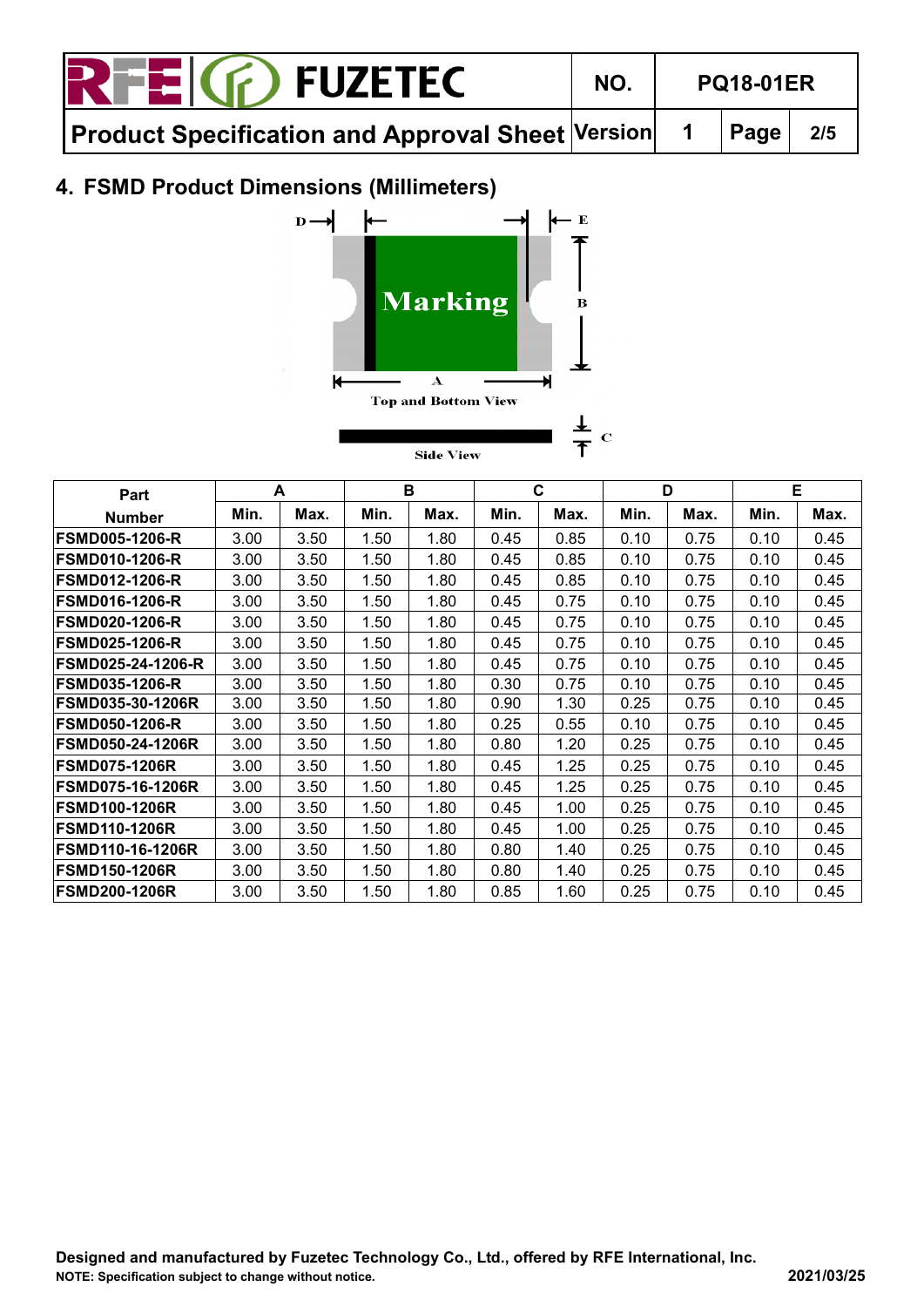

**Product Specification and Approval Sheet Version 1 Page 3/5**

### **5. Thermal Derating Curve**



**6. Typical Time-To-Trip at 23**℃

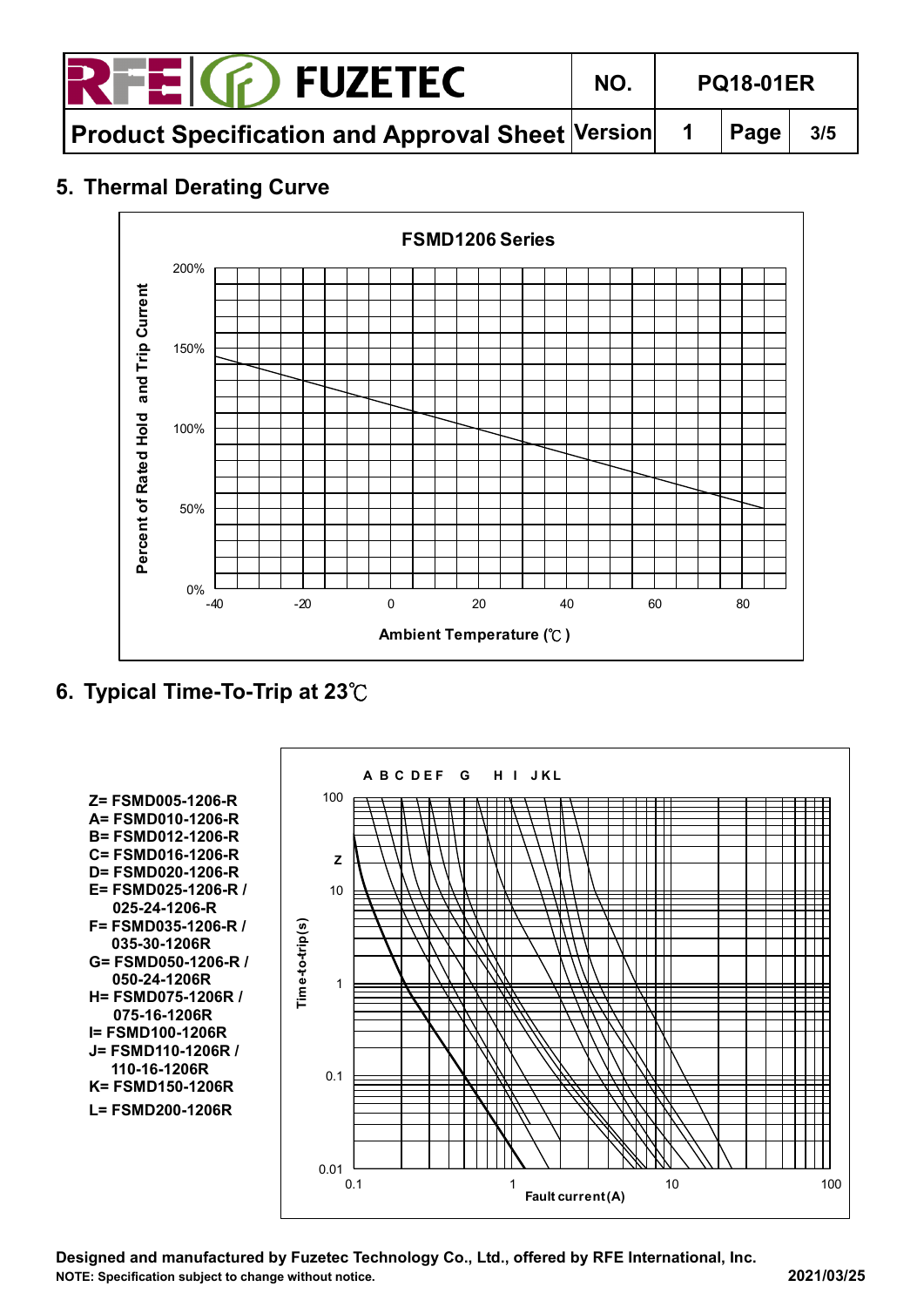$E(G)$  FUZETEC

FZ = FSMD005-1206-R

**Product Specification and Approval Sheet Version | 1 | Page | 4/5** 

#### **7. Material Specification**

Terminal pad material: Pure Tin

Soldering characteristics: Meets EIA specification RS 186-9E, ANSI/J-std-002 Category 3

#### **8. Part Numbering and Marking System**

#### **Part Numbering System Part Marking System**

FA  $\mathsf{FSMD} \square \square \square - \square \square - 1206 \mathsf{R}$  $\Box$ FA = FSMD010-1206-R FJ = FSMD012-1206-R FK = FSMD016-1206-R FB = FSMD020-1206-R FL = FSMD025-1206-R FP = FSMD025-24-1206-R FC = FSMD035-1206-R FM = FSMD035-30-1206R FD = FSMD050-1206-R FN = FSMD050-24-1206R FE = FSMD075-1206R FO = FSMD075-16-1206R FF = FSMD100-1206R FG = FSMD110-1206R FQ = FSMD110-16-1206R FH = FSMD150-1206R FI = FSMD200-1206R Voltage Rating - Current Rating Example Part Identification - Fuzetec Logo

Warning: - Each product should be carefully evaluated and tested for their suitability of application.

- Operation beyond the specified maximum rating or improper use may result in damage and possible electrical arcing and/or flame.
- PPTC device are intended for occasional overcurrent protection. Application for repeated overcurrent condition and/or prolonged
- trip are not anticipated.
- Avoid contact of PPTC device with chemical solvent, including some inert material such as silicone based oil, lubricant and etc. Prolonged contact will damage the device performance.
- Additional protection mechanism are strongly recommended to be used in conjunction with the PPTC device for protection against abnormal or failure conditions.
- Avoid use of PPTC device in a constrained space such as potting material, housing and containers where have limited space to accommodate device thermal expansion and/or contraction.